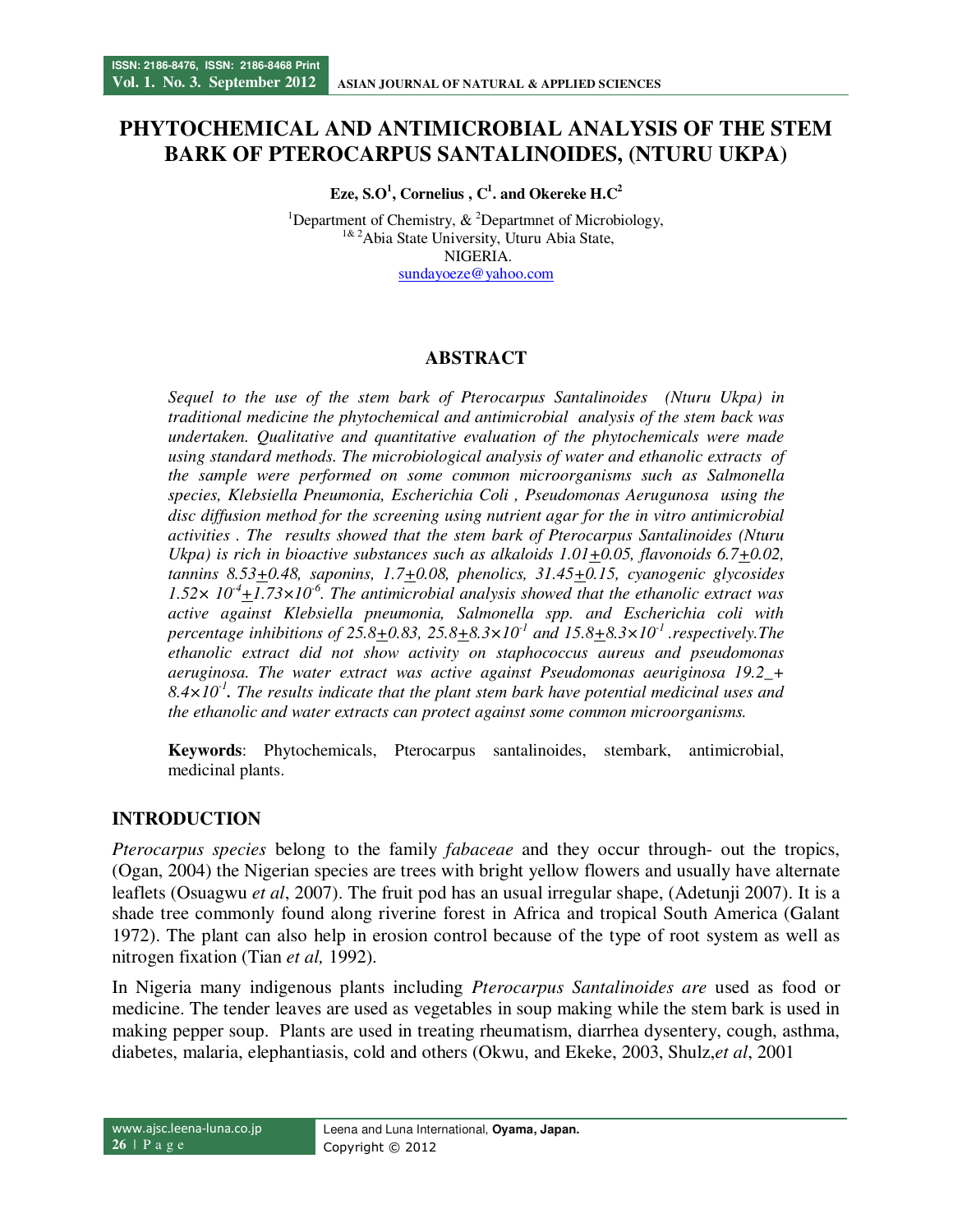In Southern Nigeria the tender stem bark and leaves extract of *Pterocarpus santalinoides* usually called "Nturu Ukpa" in Igbo language is used in stopping stooling and vomiting in both children and adults. The nitrogen fixation ability of the plant roots has been reported (Tian *et al1992*)

The use of the leaves in treating skin diseases such as eczema, Candidiasis, and acnes reported (Adesina, 1982) use of the concoctions made from its roots in treating asthmatic patients have been reported (Adesina, 1982).

It is used in treating diarrhea which is a major cause of death as it has a proven antienteropooling activity in traditional medicine, Nworu, *et al*, 2009. The anti-malaria activity has been reported also as well as use of the stem bark decoction in treating infertility in females (Alexis et al, 2000). The bark extracts is used in treatment of cough and diabetes. The leaves are used in Veterine medicine to reduce abdominal pains in goats (Igoli et al, 2005, Ama, 2010).

## **MATERIALS AND METHODS**

The stem of *Pterocarpus santalinoides* is thin and flanking in small patches slashes yellowish white exuding drops of red gum (Keay, 1989). The bark contain tanning which can be used as a stomach cache remedy (Okwu 2004). It has been used in herbal medicine in the treatment of arthritis. It has a marked Physiological activity on animals through its leaves as anti-analgesic antispasmodic and bactericidal medical agents as well as in the treatment of high blood pressure, (Igoli et al, 2003, Alexis et al, 2000) also reported the use of the plant extra it's against *Plasmodium falciparium* FCBT in Colombia and FCM29 in Cameroon chloroquine resistance strain on a Nigerian Chloroquine sedative strain as well as the use of the decortion made from the stem bark for treating infertility in women. Lawal, et al, 2010.)

The root extracts is used in the cure of internal heat and scarlet fever. The roots also contain glycosides that neutralize blood sugar thereby helping in the cure of diabetes while the stem bark extract is used for treatment of cough (.Ama, 2010)

The stem bark of *Pterocarpus Santalinoides* was obtained from healthy plants in Osusu Aba in Aba North LGA, Abia State Nigeria.

The plant was identified by Prof C.I. Ogbonnaya of the Plant Science and Biotechnology Department, Abia State University, Uturu, Nigeria.

The chemicals- ethanol (May and Baker, England), diethyl ether (BDH England), n-butanol and hydrochloric acid ( BDH-England), Sodium chloride and copper( II) sulphate (Merck USA), ferric chloride and aqueous ammonia (BDH England),Potassium Ferro cyanide, potassium hydroxide and petroleum ether (BDH England) methanol (May and Baker, England) amyl alcohol (Merck, USA) sodium carbonate and sodium hydroxide (Merck USA), potassium permanganate and conc.  $H_2SO_4$  (BDH, England) were used as such without further purification.

#### **SAMPLE PREPARATION**

The stem bark were cut into smaller bits with a sharp knife and air dried for 7 days, the dried samples were ground into powder using a corona grinding machine and stored in air tight sample plastic bottles for analysis.

Phytochemical screening and quantification for tanning, Flavonoides, saponins, and alkaloids, Phenolics and cyanogenic glycosides were evaluated using standard methods according to (Harbone 1973, Harbone 1988, Dietland<sup>a</sup>, 2009 Dietland<sup>b</sup>, 2009 and Elvis, 2003)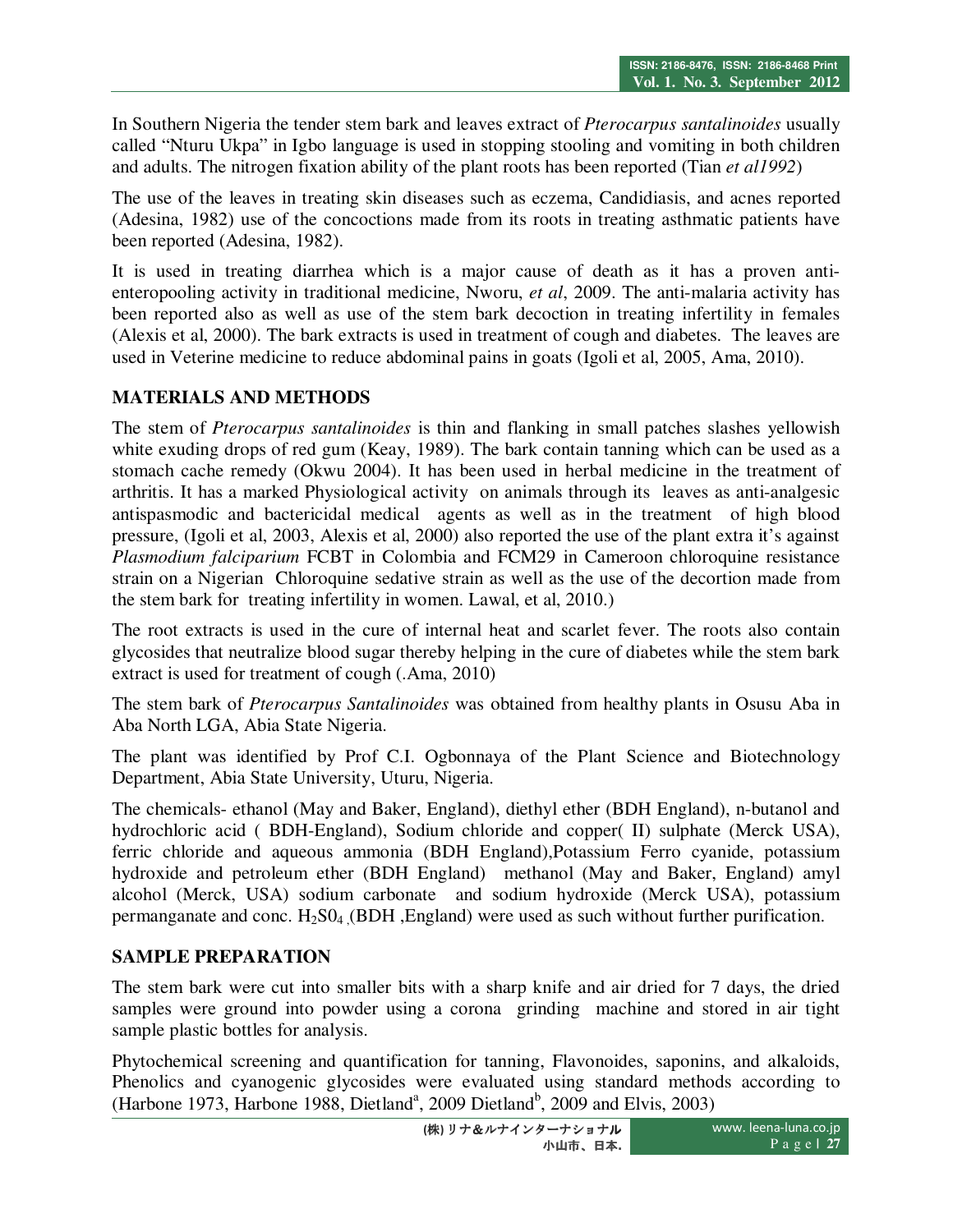### **ANTIMICROBIAL ANALYSIS**

Ethanol and water extracts of the samples were prepared by cold perolation method. 2g of the powdered samples were soaked in 20ml of water and ethanol respectively for 48 hours with intermittent shaking. The Suspensions were filtered through Whatmann No 1 filter paper. Extracts were stored at  $4^{\circ}$ c for further use.

Culture medium used for the anti-bacterial activity test was nutrient agar. The milk colored powder has the formulation- 5g/L, peptone agar-agar; 3g/L sodium chloride and 3g beef extracts.

The medium was prepared by dissolving 32g of the powder in 100ml of deionized water. This was allowed to soak for 10mins and swirled to mix thoroughly sterilized by autoclaving at  $121^{\circ}$ C for 15mins. The medium was cooled to  $47^{\circ}$ C and mixed thoroughly before pouring into petri dishes. (Eloff, 1998). Stock cultures were maintained at  $4^{\circ}$ C on slopes of nutrient agar. Active cultures for the experiment were prepared by transferring a loopful of cells from the stock cultures to test tubes of nutrient agar broth (NAB) for bacterial that were incubated without agitation for 24 hours at  $37^{\circ}$ C. The cultures were diluted with fresh nutrient broth to achieve optical densities corresponding to  $2.0x10<sup>6</sup>$  colony forming units (cfu/ml) for the bacterial strains (Eloff 1998).

The samples were screened and assessed for microbial inhibition for *salmonella* species, *Klebsiella pneumoniae*, *Eschesichia coli*, *Staphylococcus aureus, and Pseudomonas aeringinisa*. The agar disc diffusion method was used and the zone of inhibition was measured in mm.

## **RESULTS AND DISCUSSION**

The results of the phytochemical screening of the stem bark of pteropus santalinoides is shown in table 1 below.

| <b>Phytochemical Test</b> | <b>Result</b> |
|---------------------------|---------------|
| Alkaloids                 | $^{+}$        |
| <b>Flavonoids</b>         | $^{+}$        |
| Tannins                   | $^{+}$        |
| Saponins                  | $^{+}$        |
| Phenolics                 | $^{+}$        |
| Cyanogenic glycosides     | $^{+}$        |

The Quantitative results of the phytochemical tests is shown in table 2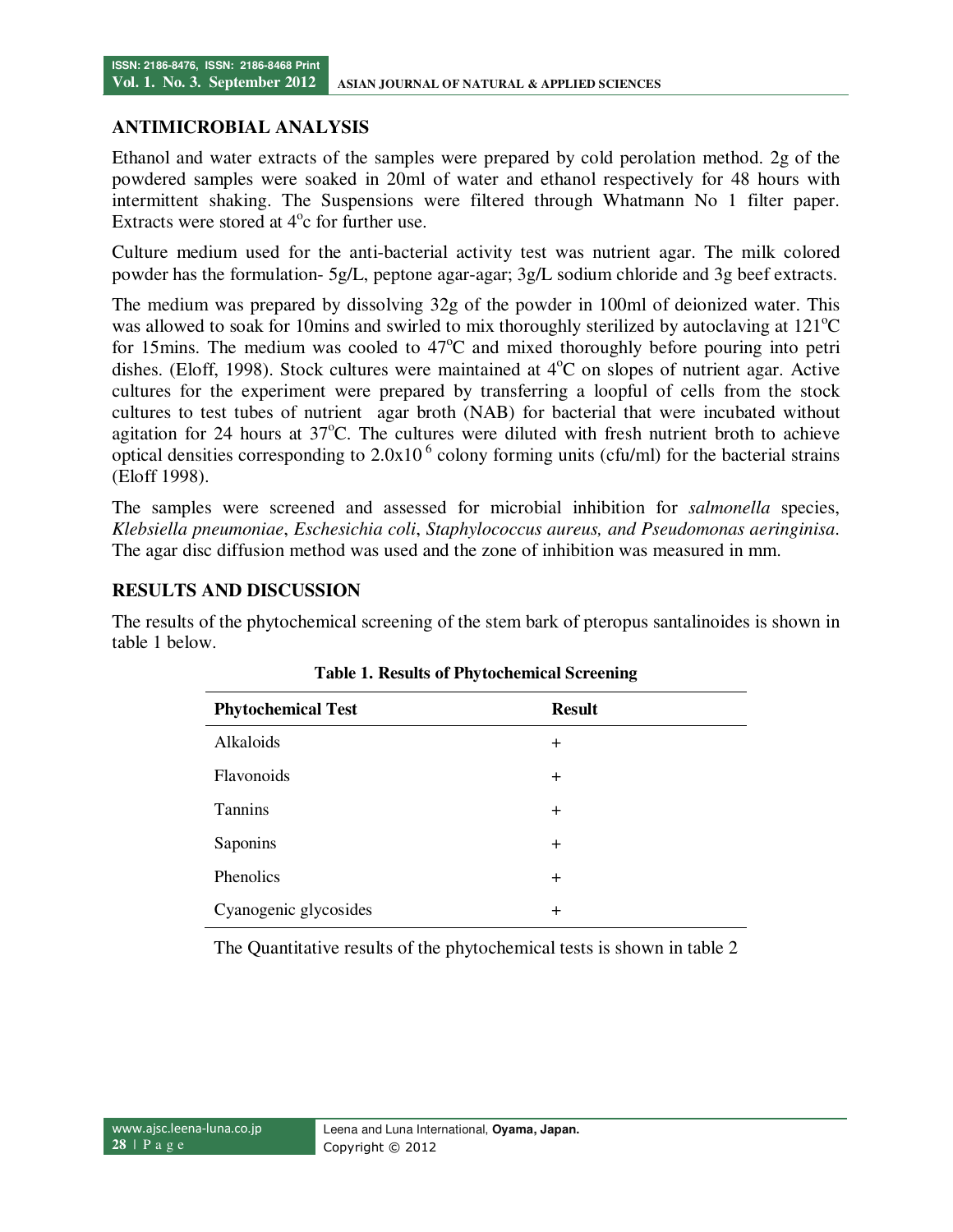| Phytochemical         | <b>Percentage Composition</b>                 |  |
|-----------------------|-----------------------------------------------|--|
| <b>Alkaloids</b>      | $1.1 \pm 0.05$                                |  |
| <b>Flavonoids</b>     | $6.7 \pm 0.02$                                |  |
| <b>Tannins</b>        | $8.53 \pm 0.48$                               |  |
| Saponins              | $1.70 \pm 0.08$                               |  |
| <b>Phenolics</b>      | $31.45 \pm 0.15$                              |  |
| Cyanogenic glycosides | $1.52 \times 10^{-4} \pm 1.73 \times 10^{-6}$ |  |

**Table 2. Percentage phytochemical composition of the stem bark of phytochemical P Santalinoides** 

Each data is a mean of triplicate analysis  $\pm S_x$  where  $S_x$  = standard error of the mean.

The result of Microbial screening of the stem bark of *P. Santalinoides* is shown table 3 and 4 the quantitative results is shown in tables 5 and 6 for the water and ethanolic extracts.

| <b>Bacteria</b>        | <b>Extract</b> |       |  |
|------------------------|----------------|-------|--|
|                        | <b>Ethanol</b> | Water |  |
| Salmonella spp         | $\pm$          |       |  |
| Klebsiella pneumoniae  | $\pm$          |       |  |
| Escherichia coli       | $\pm$          |       |  |
| Staphylococcus aureus  |                |       |  |
| Pseudomonas aeruginosa |                | +     |  |

**Table 3. Antimicrobial screening of the water and ethanolic extracts of the stem bark of** *P. santalinoides*

**Table 4. Percentage inhibition of the ethanolic and water extracts of the stem bark of** *Pterocarpus santalinoides* 

| <b>Bacteria</b>           | <b>Ethanol extract</b>        | Water extract |
|---------------------------|-------------------------------|---------------|
| Salmonella spp.           | $25.8 \pm 8.3 \times 10^{-1}$ |               |
| Klebsiella pneumoniae     | $25.8 \pm 0.83$               |               |
| Escherichia coli          | $15.8 \pm 8.3 \times 10^{-1}$ |               |
| Staphylococcus aureus     |                               |               |
| Aeruginosa<br>Pseudomonas |                               |               |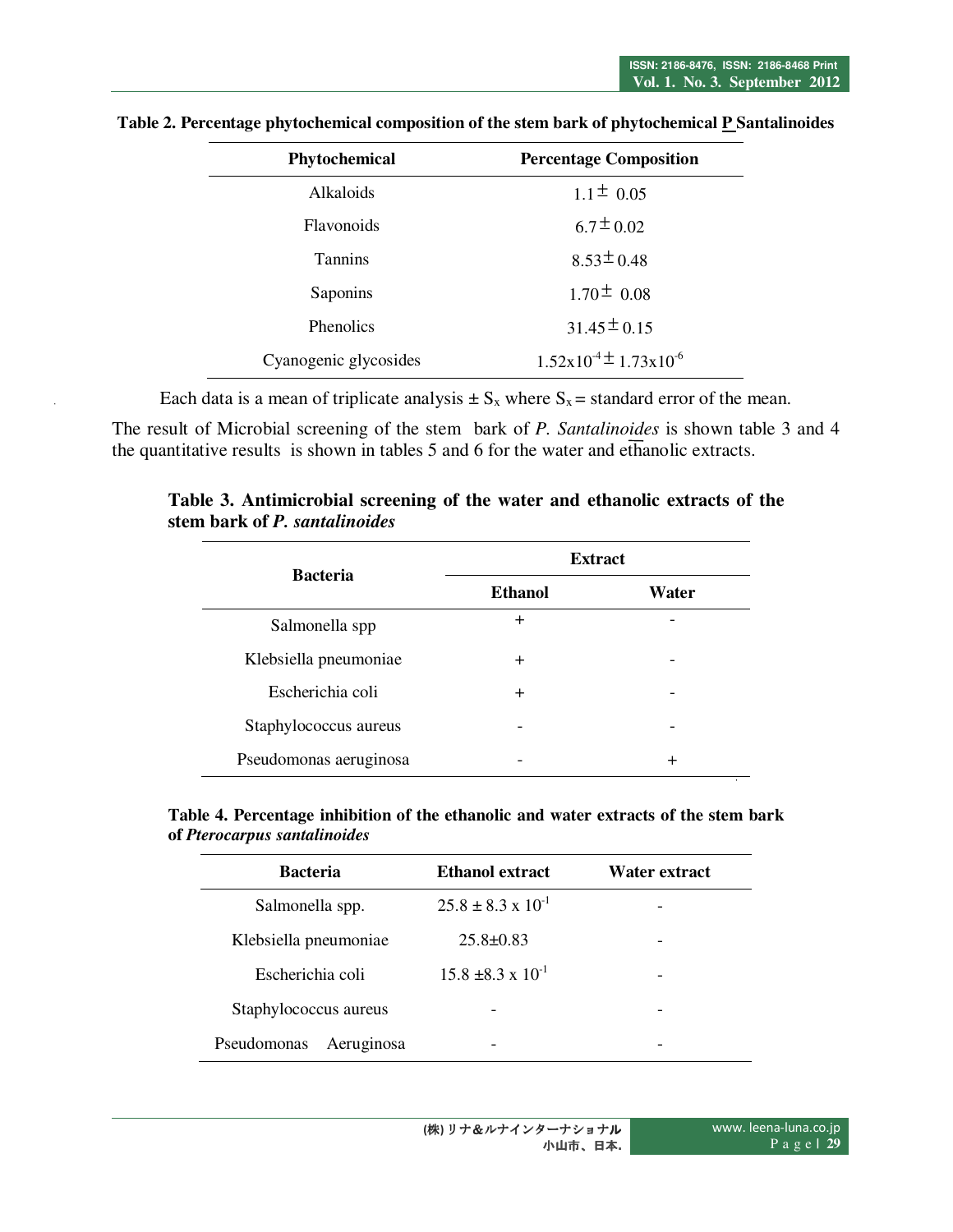The phytochemical screening test shows that the stem bark of *Pteropcarpus Santalinoides* contains all the Phytochemicals tested including alkaloids, Flavonoides, tannings, Saponins, Phenolics and cyanogenic glycosides. These are essential compounds required in various herbs used for medicinal purposes. Akortha and Nwachukwu (2009) has earlier worked on the antimicrobial effect *of vernonia amygdalina* (bitter leaf) extract on antibiotic resistant strains of *Escherichia Coli, Klebsiella species*, *Pseudomonas aeruginosa, Roteus Morganii*, and *staphylococcus aureus.* 

The water extract of the stem bark has the highest effect on pseudomonas aeruginosa than the ethanol extract. Pseudomonas aeruginosa is said to be responsible for nosocomial infections such as pneumonia, urinary tract infections (UTIs) and bacteriamia.( Nostro et al, 2000).

Leaves of this plant are used as green vegetable, vegetable spice in soup, especially in the popular bitter leaf soup. The bitter leaf wastes extract is taken as tonic to prevent certain illnesses. This result of this work is similar to that of the bitter leaf. The Zones of inhibition resulting from the Ethanol and water extracts of the *Pterocarpus santalinoides* ranged from 1mm -25mm. The extract that gave the best zone of inhibition is the ethanol extract against salmonella species and *Klebsiella Pneumoniae.* (Akortha and Nwachukwu (2009) The Antimicrobial effect of *Vernonia amygdalina* (bitter leaf) extract on antibiotic resistant strains of *E. coli, Klebsiella species, Pseudomonas aeruginosa*, *Proteus morganii* and *staphylococcus aureus.* The organisms used for the antimicrobial screening are well known pathogens and these include *salmonella* species which causes gastroenteritis, *Escherichia coli* which causes some food borne intoxications & UTI, *Staphylococcus aureus* which causes wound infections *, Klebsiella pneumoniae* the pathogen for pneumonia and *pseudomonas aeruginosa* which causes some skin infections in other words *P. Santalinoides* have good nutritional qualities as well as good chemotherapeutic values because of its ability to inhibit most pathogens when ethanol and water extracts are used (Iroha *el al*, 2008) Inyang ad Adegoke,( 2008).

## **CONCLUSION**

This work lends credence to the fact that these extracts have good phytochemical and antimicrobial qualities and justify the use in traditional medicine.

## **ACKNOWLGEMENTS**

The authors are grateful to the laboratory staff of the Department of Microbiology University of Nigeria, Nsukka for assisting with the microbial analysis.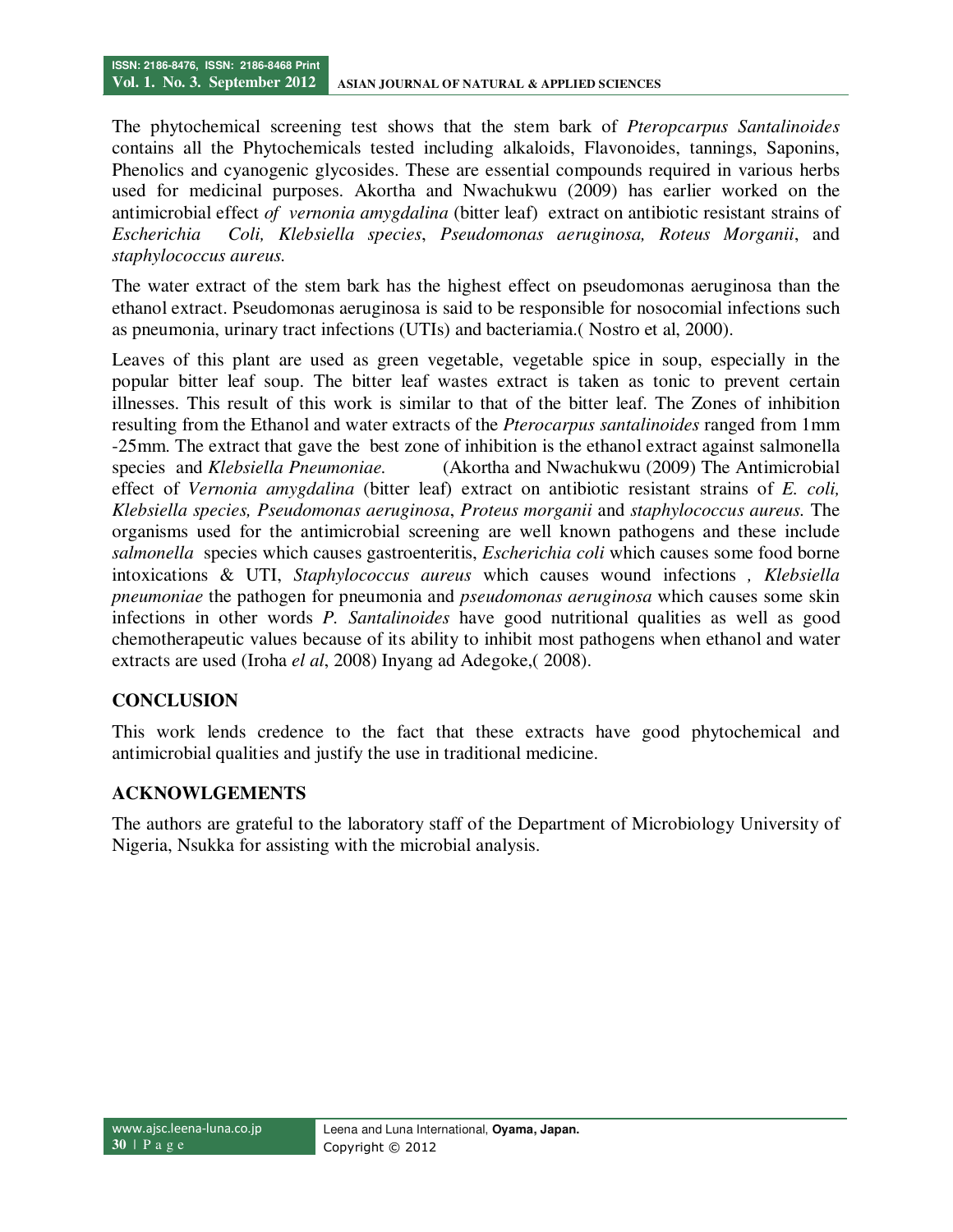## **REFERENCES**

Adesina, S.K. (1982). "Studies in the Nigeria Herbal medicinal plants" *International* Journal *of crude Drug Reserves*, 20, (2), 93-100

Adetunji J.A. (2007). "Reviewing *Pterocarpus species* and their distribution" African *Journal of Traditional, Complementary and Alternative Medicine*, 4, (2) 23-36

*Afri. J. Trad. Cam*. 2, (2), 134-152

Akortha, E.E and Nwachukwu, N.C. (2009). The Antimicrobial effect of *Vernonia amygdalina* (bitter leaf) extract on antibiotic resistant strains of *E.coli*, *Klebsiella species*, *Pseudomonas aeruginosa, Proteus morganii* and S*taphylococcus eureus. International Journal of Biotechnology and Allied sciences* 4(1): 408-412.

Alexis, V, Mustofa F, Benoit, V.P, Yves, P. and Michele M. (2000) **"**Antiplasmodial activity of plant extracts used in west African traditional medicine" *J. of Ethno pharmacology, 73,* (1-2), 145 -151

Ama, C.A. (2010). Traditional use perocarpus santalinoides parts , Chief Dr Ama C. Ama Trado-Medical Centre,Amajieke, Owerri, Imo State, Nigeria.

Antimicrobial Properties and preliminary phytochemical screening of *Chromonella odoranta* (Siam or Sapysa weed) leaf, Clarendon press, Oxford, p.210

Dietland, M.S. (2009). "Test for Cyanogernic compounds in Plants" *Hand book on* Chemical Ecology, (Simple Field and laboratory Exercises) part  $1 \, 1^{\text{st}}$  edition. New York: Springer. pp.69-73

Dietland, M.S. (2009). *Handbook on Chemical Ecology,(Simple Field and laboratory*: *Exercise) , Part 2,*  $1<sup>st</sup>$  edition. New York: Springer. pp.80-95.

Harbone J.B (1988). Analysis of non-Nutritive components of plants. *Introduction of Ecological Biochemistry*, 3rd ed. London: Academic Press.

Harbone, J.B. (1973). "Determination of Phytohemical", *Phytochemical Methods*, 1<sup>st</sup> edition. London: Chapman and Hall Ltd. pp.111 -113

Igoli J.O. Ogaji O.G, Tor, A.A. and Igoli, N.P. (2005). Traditional medicinal practice amongst the Igede people of Nigeria, Part II, *International Journal of Biotechnology and Allied sciences,*  4,(4),408-412

Inyang C.U and Adegoke , A.A. (2008). Antimicrobial properties ad preliminary phytochemical screening of *chromolaena odorata* ( Siam or Sapysa weed)leaf. *Nigeria Journal of Microbiology, 22,* 1652-1659

Iroha, I.R, Oji, A.E, Afiukwu T.N and Nwuzo A.C. (2008). Antimicrobial activity of Extracts of *Garcinia Kola* against resistant extended Beta Lactamase Producing *Escherichia coli* and *Klebsiella Pneumoniae*. *Nigerian Journal of Microbiology, 22,* 1693- 1697.

Iroha, I.R., Oji A.E. Afiukwa, T.N and Nwezo, A.C. (2008). Antimicrobial activity of extracts of *Garcina kola* against resistant extended Beta Laefarmase producing *Escherichia coli* and *Klebsiella Pneumoniae, J. Sustain. Agric. Environ 6, (1*) 30-34